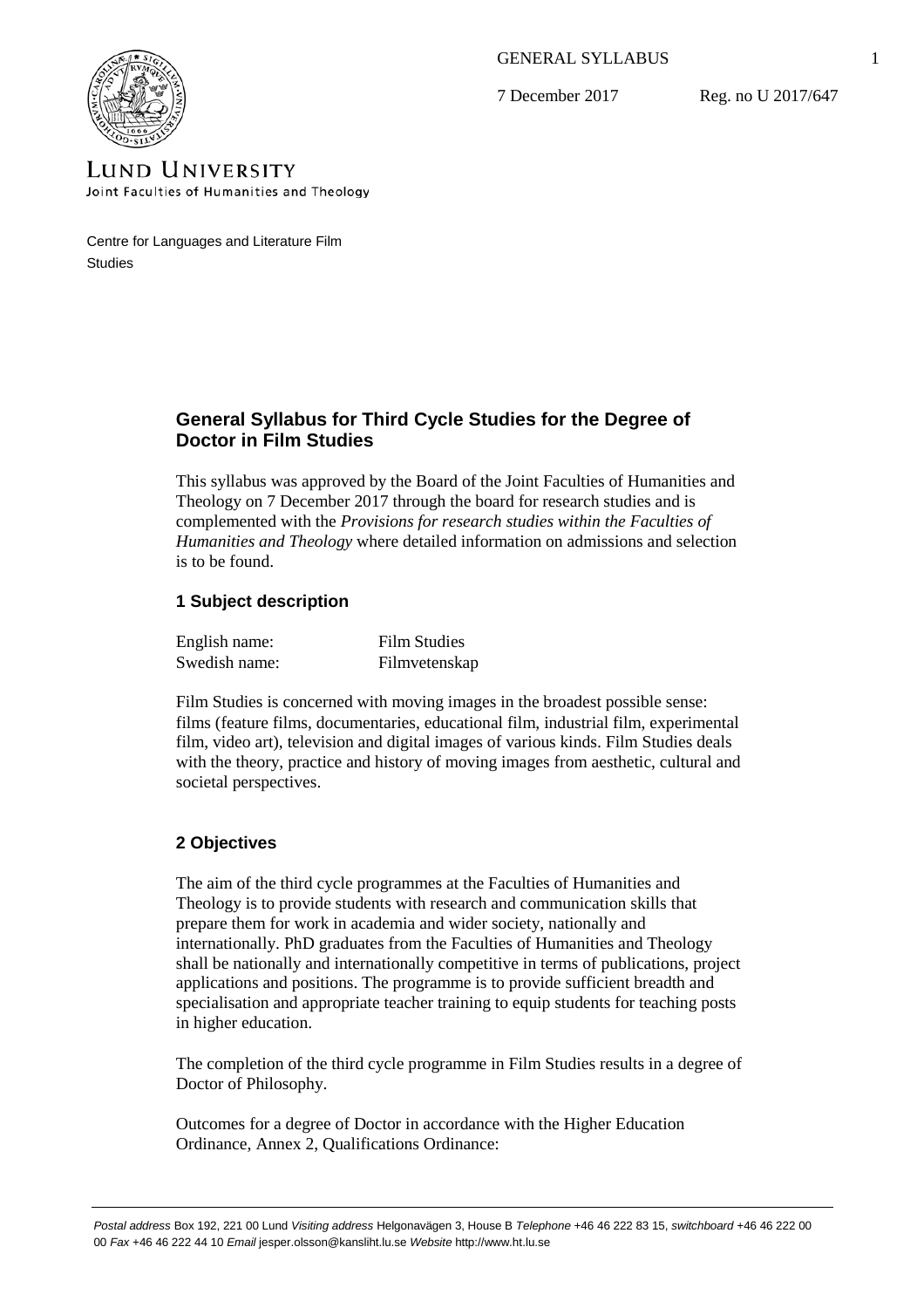#### *Knowledge and understanding*

For the degree of Doctor the third-cycle student shall – demonstrate broad knowledge and systematic understanding of the research field as well as advanced and up-to-date specialised knowledge in a limited area of this field, and

– demonstrate familiarity with research methodology in general andthe methods of the specific field of research in particular.

#### *Competence and skills*

For the degree of Doctor the third-cycle student shall – demonstrate the capacity for scholarlyanalysis and synthesis as well to review and assess new and complex phenomena, issues and situations

autonomously and critically

– demonstrate the ability to identify and formulate issues with scholarly precision critically, autonomously and creatively, and to plan and use appropriate methods to undertake research and other qualified tasks within predetermined time frames and to review and evaluate such work – demonstrate through a dissertation the ability to make a significant contribution to the formation of knowledge through his or her own research – demonstrate the ability in both national and international contexts to present and discuss research and research findings authoritatively in speech and writing and in dialogue with the academic community and society in general – demonstrate the ability to identify the need for further knowledge, and – demonstrate the capacity to contribute to social development and support the learning of others both through research and education and in some other qualified professional capacity.

#### *Judgement and approach*

For the degree of Doctor the third-cycle student shall – demonstrate intellectual autonomy and disciplinary rectitude as well as the ability to make assessments of research ethics, and – demonstrate specialised insight into the possibilities and limitations of research, its role in society and the responsibility of the individual for how it is used.

Outcomes for a degree of Doctor in Film Studies:

#### *Knowledge and understanding*

For the degree of Doctor in Film Studies, the third-cycle student shall have acquired

– knowledge of different theories and methods concerning the different stages in the processes of aesthetic and mass media communication

#### *Judgement and approach*

For the degree of Doctor in Film Studies, the third-cycle student shall have acquired

– a scholarly and independent approach to the aesthetic, cultural and social manifestations and modes of expression of film

# **3 Admission requirements**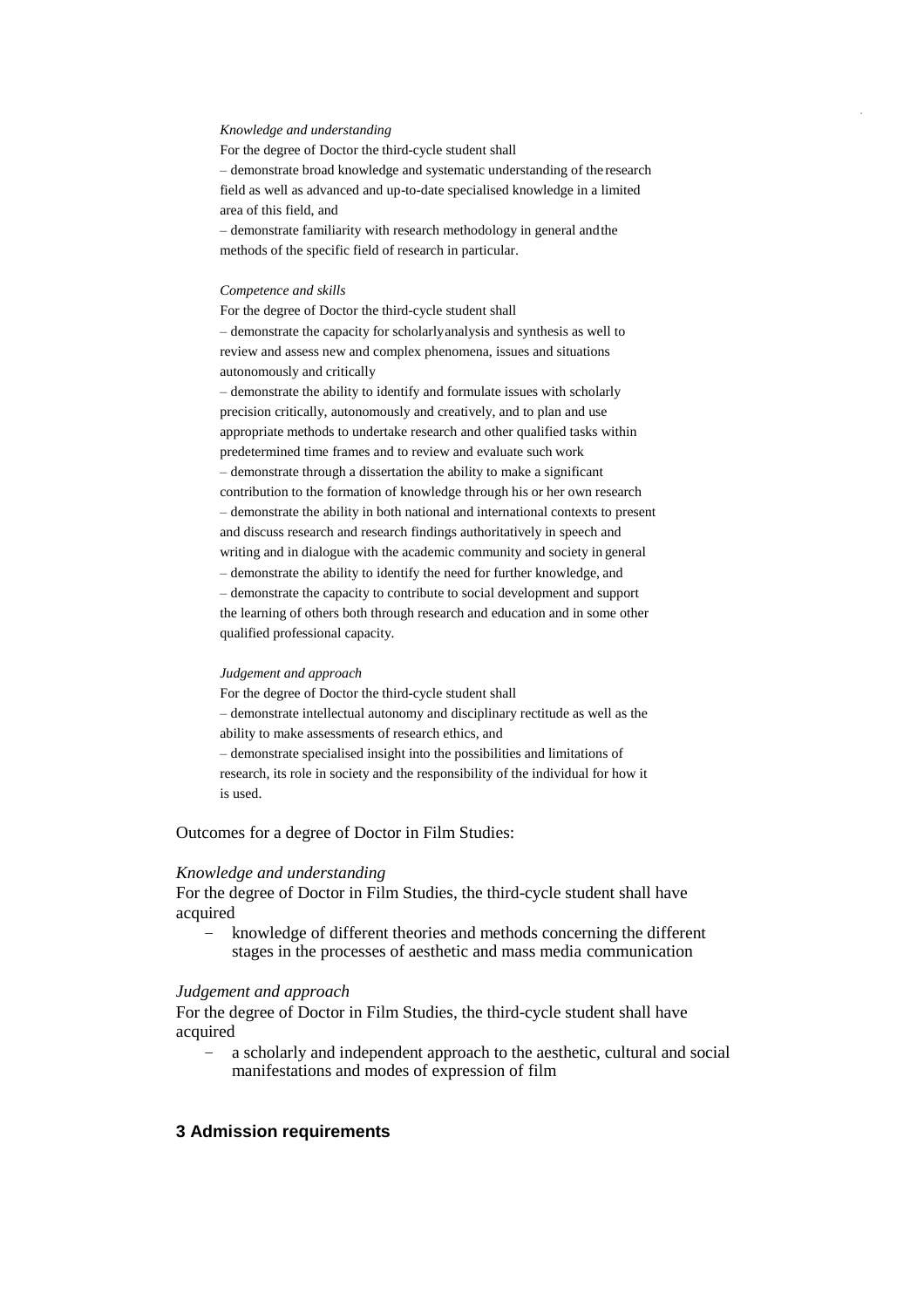Pursuant to the Higher Education Ordinance, Chapter 7 Section 35, the requirements for admission to third-cycle studies are as follows:

The requirements for admission to third-cycle courses and study programmes are that the applicant:

1. meets the general and specific entry requirements that the higher education institution may have laid down, and

2. is considered in other respects to have the ability required to benefit from the course or study programme.

For admission to third-cycle studies at the Faculties of Humanities and Theology, it is always the applicant's responsibility to document his or her eligibility at the deadline for applications.

### **3.1 General admission requirements**

Pursuant to the Higher Education Ordinance, Chapter 7 Section 39, the general requirements for admission to third-cycle studies are as follows:

A person meets the general entry requirements for third-cycle courses and study programmes if he or she:

1. has been awarded a second-cycle qualification

2. has satisfied the requirements for courses comprising at least 240 credits of

which at least 60 credits were awarded in the second-cycle, or

3. has acquired substantially equivalent knowledge in some other way in Sweden or abroad.

The higher education institution may permit an exemption from the general entry requirements for an individual applicant, if there are special grounds.

Second-cycle courses and papers (see Specific admission requirements below) must be categorised as such in the relevant course syllabus.

At the Faculties of Humanities and Theology, the second cycle is defined in accordance with the Higher Education Act Chapter 1 Section 9:

Second-cycle courses and study programmes shall be based fundamentally on the knowledge acquired by students during first-cycle courses and study programmes, or its equivalent.

Second-cycle courses and study programmes shall involve the acquisition of specialist knowledge, competence and skills in relation to first-cycle courses and study programmes, and in addition to the requirements for first-cycle courses and study programmes shall:

- further develop the ability of students to integrate and make autonomous use of their knowledge

- develop the students' ability to deal with complex phenomena, issues and situations, and

- develop the students' potential for professional activities that demand considerable autonomy, or for research and development work. Ordinance (2006:173).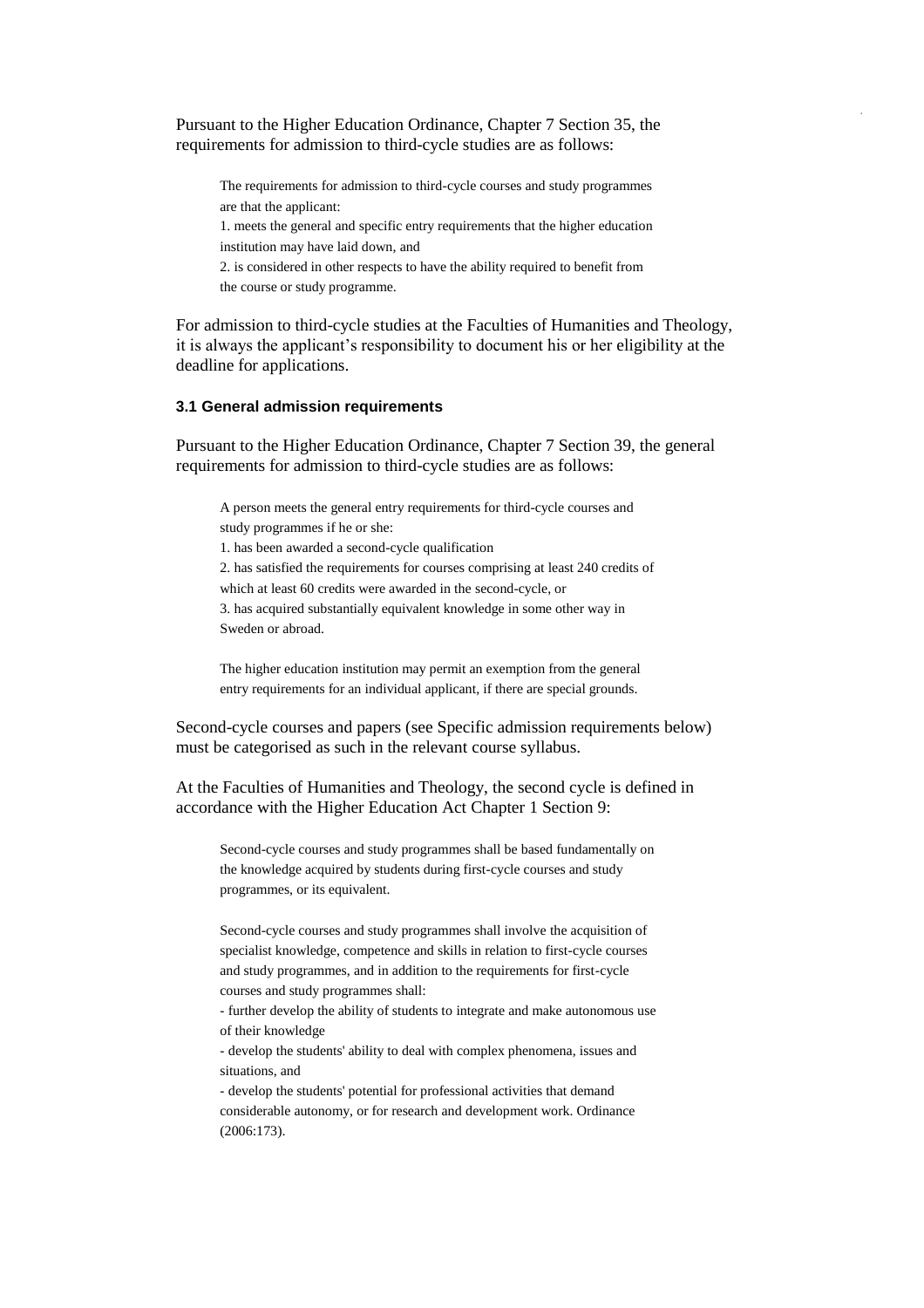Assessment of equivalent knowledge (point 3) will normally only be made when the applicant's qualifications are from an educational system in which the above definition of 'second cycle' is not applicable.

Transitional provision to Ordinance 2006:1053:

Those who meet the general admission requirements for doctoral programmes before 1 July 2007 will also be considered to meet the general admission requirements for third-cycle courses and study programmes until the end of June 2015.

### **3.2 Specific admission requirements**

A person meets the specific admission requirements for third-cycle courses and study programmes in Film Studies if he or she

- has passed 120 credits in Film Studies, including at least 60 second-cycle credits
- has passed a degree project in Film Studies comprising at least 15 secondcycle credits
- has excellent spoken and written proficiency in Swedish and English

A person who by virtue of education in Sweden or abroad has acquired equivalent knowledge also meets the specific admission requirements.

Transitional provision in the Faculties' provisions for research studies:

Those who meet the specific admission requirements for doctoral programmes before 1 July 2007 will also be considered to meet the specific admission requirements for third-cycle courses and study programmes until the end of June 2015.

#### **3.3. Credit transfer**

The Higher Education Ordinance, Chapter 6:

#### *Credit transfer*

Section 6 If a student at a higher education institution in Sweden has successfully completed a higher education course or study programme, she or he is entitled to transfer the credits awarded for a course or study programme at another higher education institution. This does not apply, however, if there is a substantial difference between these courses or study programmes.

The same applies for students who have successfully completed a course or study programme:

1. at a university or higher education institution in Denmark, Finland, Iceland or Norway or a signatory to the Council of Europe's Convention of 11 April 1997 on the Recognition of Qualifications concerning Higher Education in the European Region (Swedish Treaty Series 2001:46), or

2. at Nordiska högskolan för folkhälsovetenskap (NHV – The Nordic School of Public Health). Ordinance (2006:1053).

Section 7 A student is entitled to transfer credits from a course or study programme other than that laid down in Section 6 if the nature and extent of the knowledge and skills cited by the student are such that they correspond on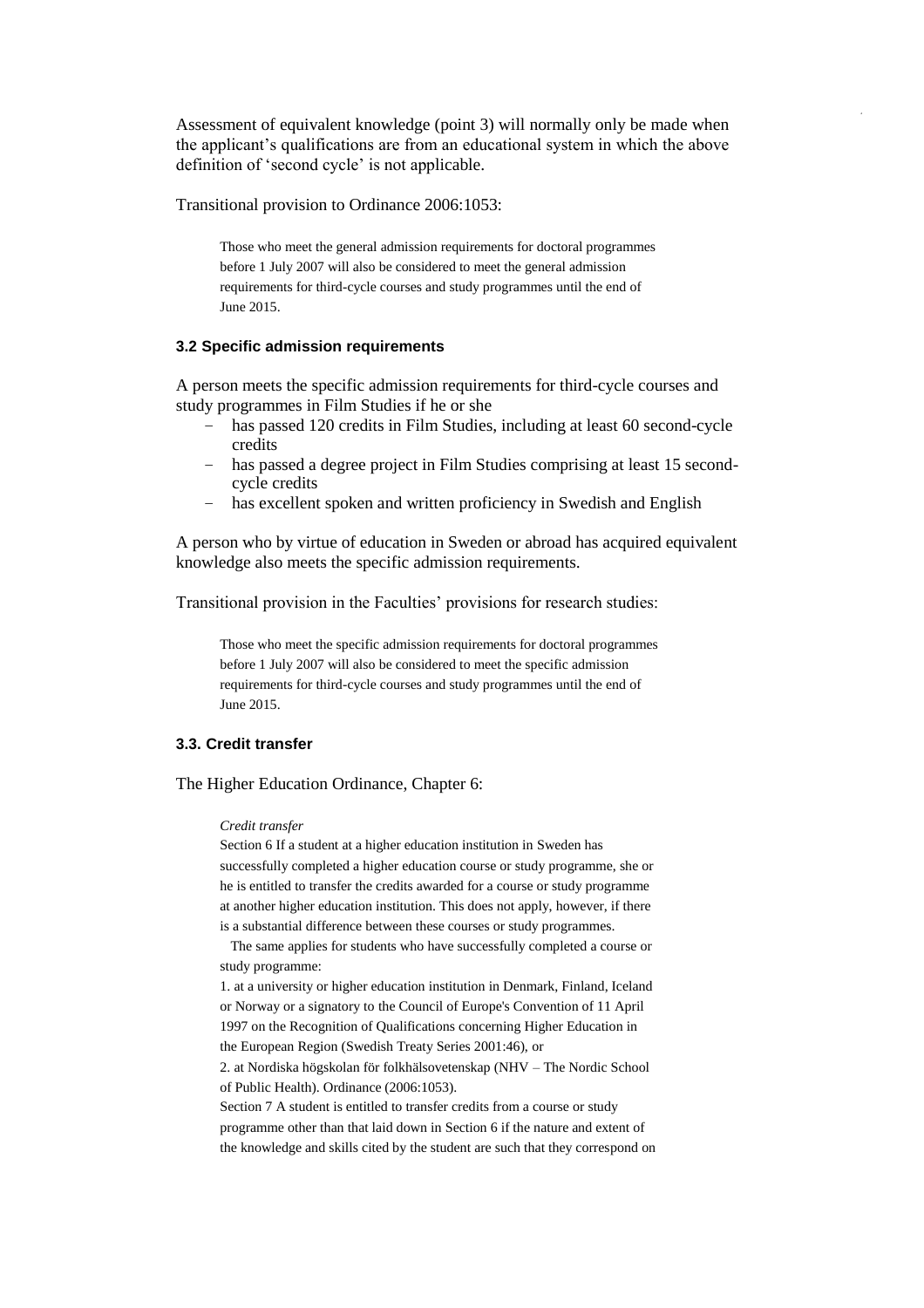the whole to the course or study programme for which the credits are to be recognised. A student may also be given credit for corresponding knowledge and skills acquired in a vocational or professional capacity. Ordinance (2006:1053).

Section 8 The higher education institution shall assess whether credits can be awarded for the prior course or study programme or professional or vocational experience.

Credits may only be awarded to those who are students unless otherwise provided by statute or ordinance. Ordinance (2010:1064).

At the Faculties of Humanities and Theology, students must apply for credit transfer. The application will only be considered if it is submitted together with an application for admission to third-cycle studies. A decision on credit transfer is taken in conjunction with a decision on admission. Credit transfer normally affects the length of the doctoral studentship awarded in the decision on admission. In conjunction with a proposed decision, the relevant department is to propose the length of the doctoral studentship and any credit transfer.

## **3.4. Selection**

The Higher Education Ordinance, Chapter 7 Section 41:

In selecting between applicants who meet the requirements laid down in Sections 35 & 36 their ability to benefit from the course of study programmes shall be taken into account.

The higher education institution determines which assessment criteria shall be used in determining the ability to benefit from the courses and study programmes.

However, the fact that an applicant is considered able to transfer credits from prior courses and study programmes or for professional or vocational experience may not alone give the applicant priority over other applicants. Ordinance (2010:1064).

The Faculties of Humanities and Theology will assess the applicant's ability to benefit from the programme against the criteria of quality, quantity, development and relevance.

## **4 The programme for a degree of Doctor**

Third-cycle studies comprise four years of full-time study (240 credits). Part-time studies (at least 50%) may be pursued but must be completed within eight years.

## **4.1 Programme design**

The programme comprises 240 credits, made up of courses comprising 60 credits and an academic thesis (PhD thesis) comprising 180 credits. Teaching is in the form of courses and seminars, and supervision of the thesis work.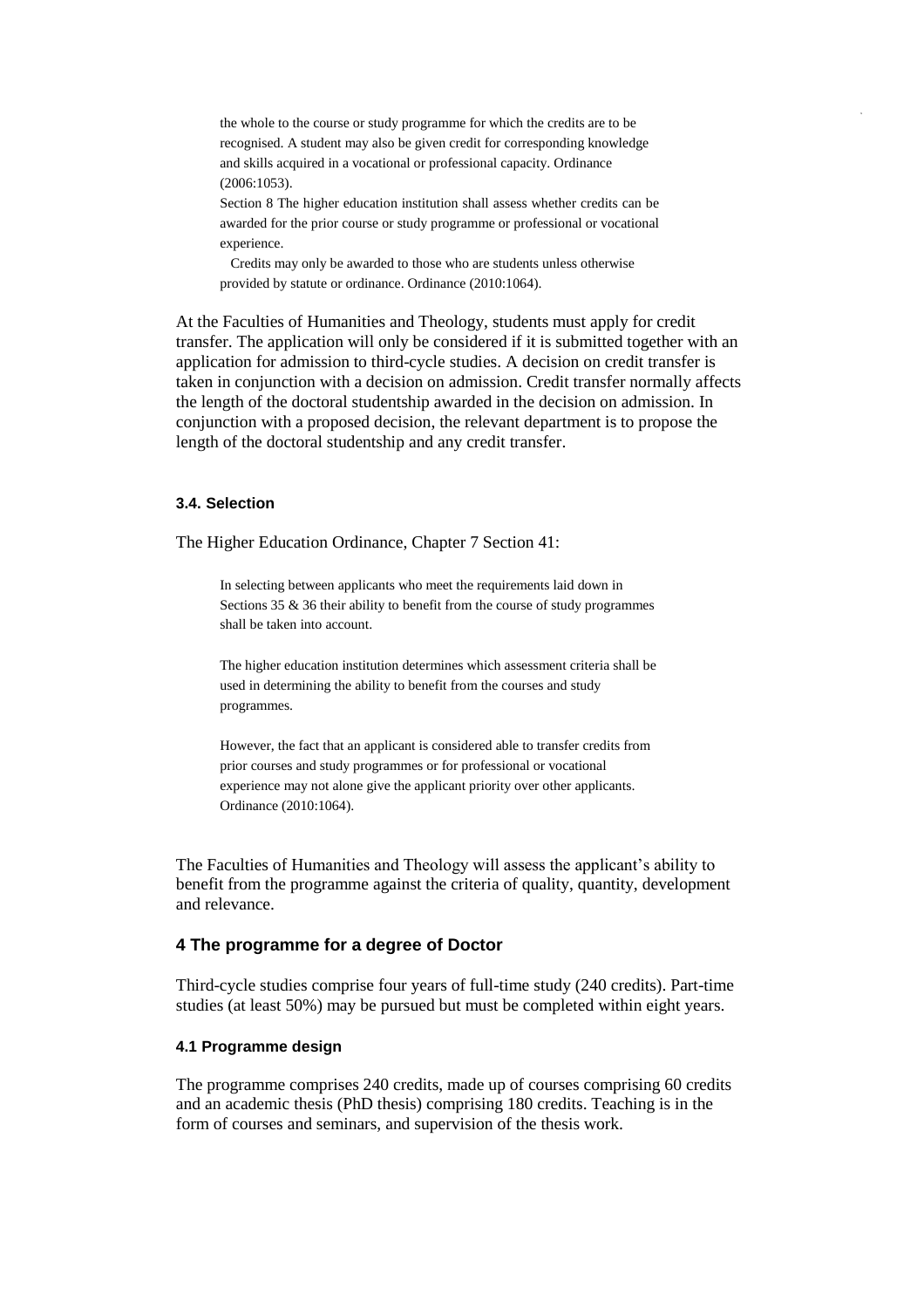For a degree of Doctor the research student must have successfully completed all examinations in the programme and the PhD thesis.

## **4.2 Supervision**

At least two supervisors shall be appointed for each doctoral student. One of them shall be nominated as the principal supervisor. The principal supervisor must have the qualifications of a reader and be employed at Lund University. The assistant supervisor must have a PhD degree. The supervisors must have completed supervisor training or be judged by the faculty board to have corresponding qualifications.

The individual study plan must specify the duties and responsibilities of each of the supervisors. Supervision comprises both help with the orientation of studies and thesis work and support throughout the studies. Doctoral students are entitled to supervision comprising 200 working hours distributed across the four-year study period. The hours are to include the supervisor's preparation for supervision (such as reading of thesis drafts), the supervision sessions and the overall planning of the programme, for example with regard to the individual study plan. However, tuition and assessment of the student in the context of third-cycle courses are not to be included in the hours for supervision. The extent of supervision will vary throughout the programme and is to be detailed in the individual study plan and specified in the supervisors' duties plans.

The Higher Education Ordinance, Chapter 6 Section 28:

A doctoral student who so requests shall be allowed to change supervisor.

### **4.3 Individual study plan**

The Higher Education Ordinance, Chapter 6 Section 29:

An individual study plan shall be drawn up for each doctoral student. This plan shall contain the undertakings made by the doctoral student and the higher education institution and a timetable for the doctoral student's study programme. The plan shall be adopted after consultation with the doctoral student and his or her supervisors.

The individual study plan shall be reviewed regularly and amended by the higher education institution to the extent required after consultation with the doctoral student and his or her supervisors. The period of study may only be extended if there are special grounds for doing so. Such grounds may comprise leave of absence because of illness, leave of absence for service in the defence forces or an elected position in a trade union or student organisation, or parental leave.

The Faculties of Humanities and Theology have decided to adopt a digital tool for individual study plans. The study plan is to be printed and signed once a year by the doctoral student, principal supervisor, head of department and pro dean. Please see instructions appended to the tool.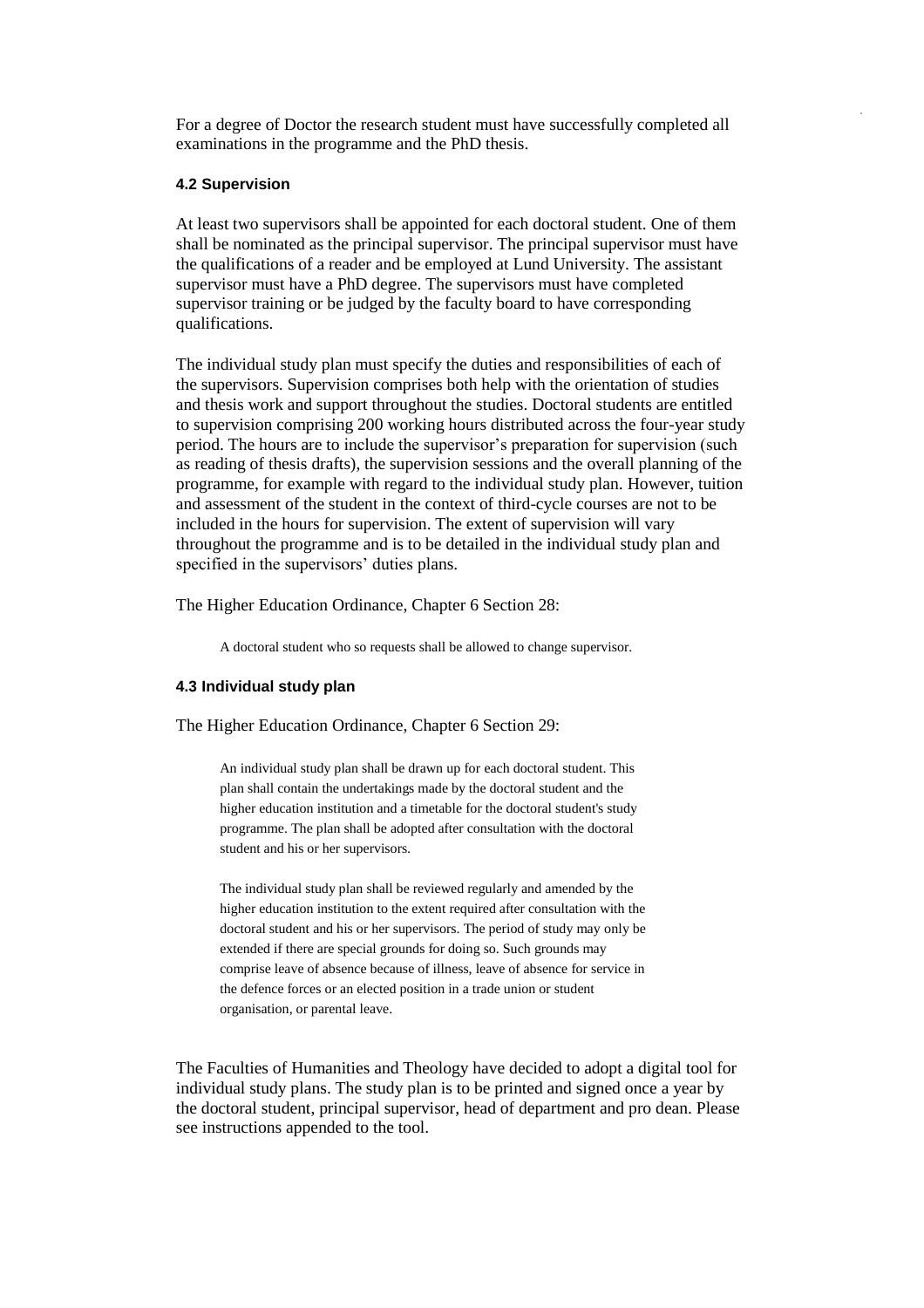The obligations of the doctoral student are specified in the Higher Education Ordinance, Chapter 6 Section 30.

## **4.4 Courses and seminars**

The courses that can be included in the programme may be courses offered by the home department or by other departments at or outside Lund University. The Faculties of Humanities and Theology provide a compulsory introduction course of 7.5 credits.

Regulations for third-cycle education at Lund University, section 9:

All doctoral students shall be offered training in teaching and learning in higher education of at least two weeks. Doctoral students who teach in the first or second cycle shall have completed introductory training of at least two weeks or acquired equivalent knowledge in another way.

The faculty board shall decide whether training in higher education teaching and learning shall take the form of an examined component of the programme or form part of the doctoral student's departmental duties.

At the Faculties of Humanities and Theology, the training in higher education teaching and learning is included as a compulsory two-week component of the programme, amounting to 3 credits.

Core course in Film Studies comprising 52.5 credits and consisting of modules selected by the student in consultation with the supervisor/examiner.

The individual study plan is to specify the courses that can be credited towards the degree, including compulsory courses and previous courses for which credit transfer has been granted at the admission of the student (see section 3.3 above). For courses at other faculties, the number of credits available for transfer will be determined by the examiner when the courses are to be entered in the individual study plan.

The examiner on the doctoral programme is appointed by the department on behalf of the faculty board and must normally be employed by Lund University and have the qualifications of a reader. One of the grades Pass or Fail will be awarded for all examinations within the programme.

Active participation in seminars is an essential component of the doctoral programme at the Faculties of Humanities and Theology. The seminar participation of the doctoral student is to be included in the planning in the individual study plan. A preliminary draft of the entire thesis must be presented and discussed at a compulsory final seminar.

#### **4.5 Thesis**